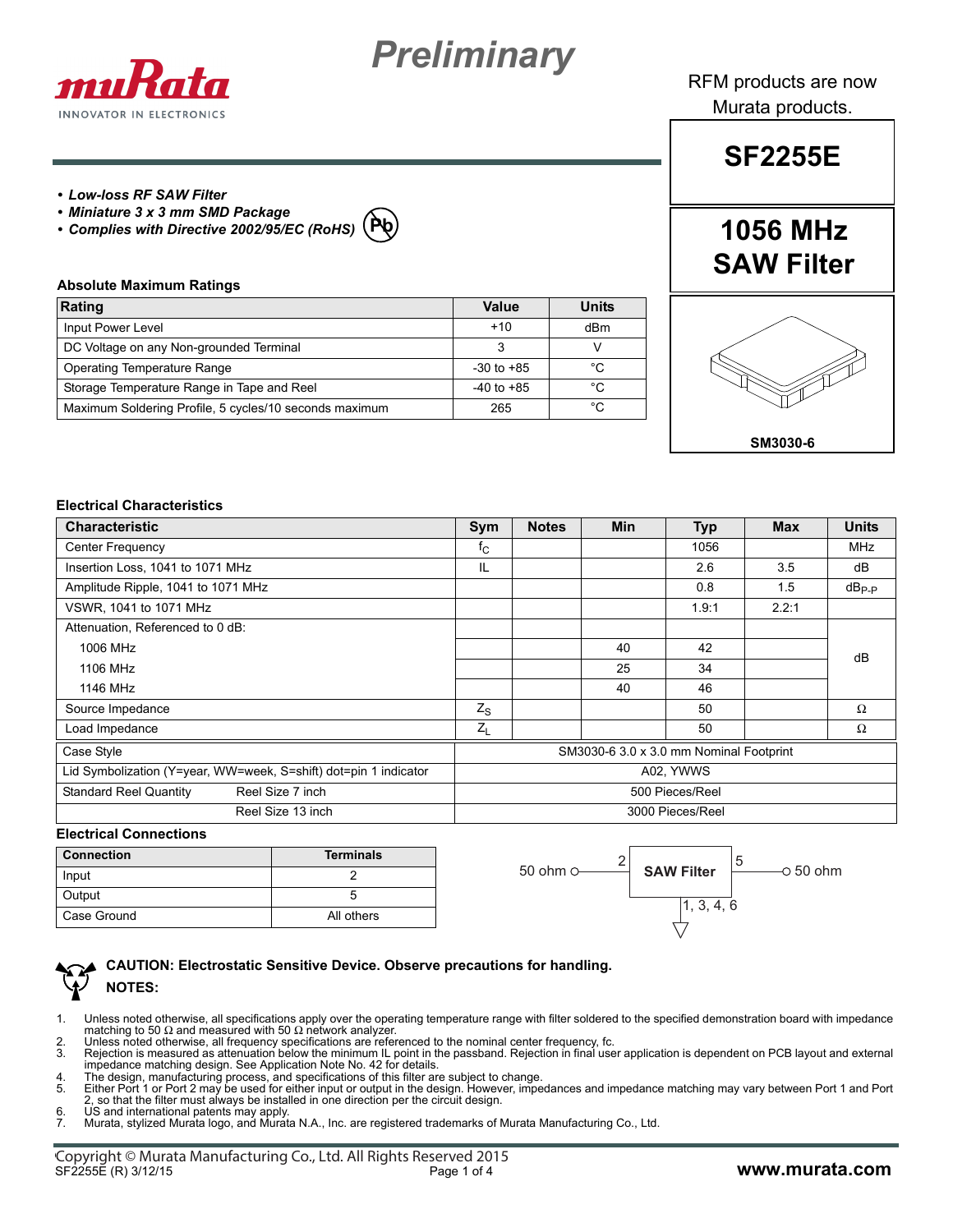# **Filter Passband Response**



# **Filter Skirt Response**

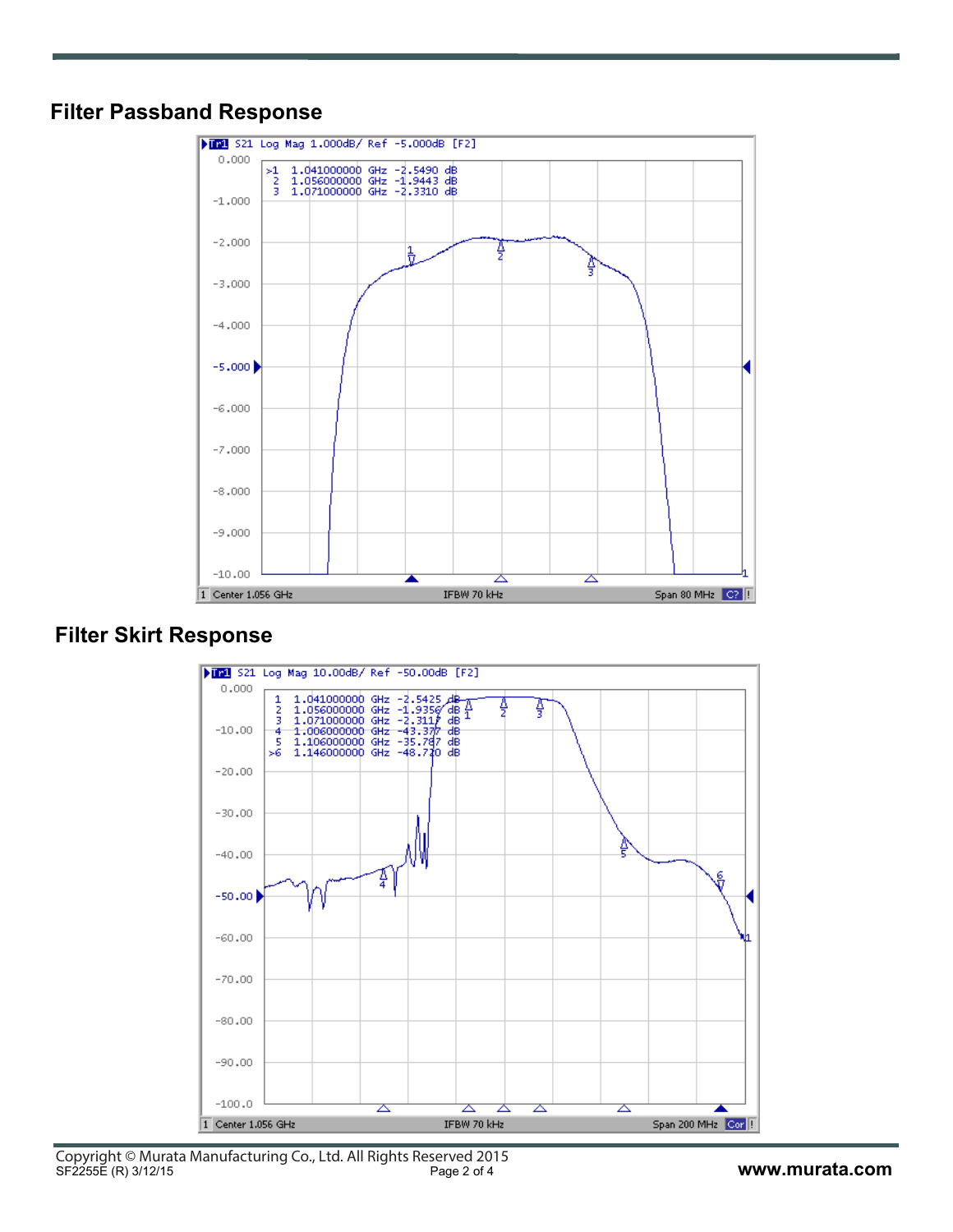# **SM3030-6 Case**

# **6-Terminal Ceramic Surface-Mount Case 3.0 X 3.0 mm Nominal Footprint**

**Case and PCB Footprint Dimensions**





**PCB Footprint Top View**

| <b>Dimension</b> |      | mm         |      |       | <b>Inches</b> |       |  |
|------------------|------|------------|------|-------|---------------|-------|--|
|                  | Min  | <b>Nom</b> | Max  | Min   | <b>Nom</b>    | Max   |  |
| А                | 2.87 | 3.00       | 3.13 | 0.113 | 0.118         | 0.123 |  |
| в                | 2.87 | 3.00       | 3.13 | 0.113 | 0.118         | 0.123 |  |
| С                | 1.12 | 1.25       | 1.38 | 0.044 | 0.049         | 0.054 |  |
| D                | 0.77 | 0.90       | 1.03 | 0.030 | 0.035         | 0.040 |  |
| Е                | 2.67 | 2.80       | 2.93 | 0.105 | 0.110         | 0.115 |  |
| F                | 1.47 | 1.60       | 1.73 | 0.058 | 0.063         | 0.068 |  |
| G                | 0.72 | 0.85       | 0.98 | 0.028 | 0.033         | 0.038 |  |
| н                | 1.37 | 1.50       | 1.63 | 0.054 | 0.059         | 0.064 |  |
| ı                | 0.47 | 0.60       | 0.73 | 0.019 | 0.024         | 0.029 |  |
| J                | 1.17 | 1.30       | 1.43 | 0.046 | 0.051         | 0.056 |  |
| Κ                |      | 3.20       |      |       | 0.126         |       |  |
| L                |      | 1.70       |      |       | 0.067         |       |  |
| М                |      | 1.05       |      |       | 0.041         |       |  |
| N                |      | 0.81       |      |       | 0.032         |       |  |
| О                |      | 0.38       |      |       | 0.015         |       |  |

## **Case Materials**

| <b>Materials</b>      |                                                          |  |  |  |
|-----------------------|----------------------------------------------------------|--|--|--|
| Solder Pad<br>Plating | 0.3 to 1.0 $\mu$ m Gold over 1.27 to 8.89 $\mu$ m Nickel |  |  |  |
| Lid Plating           | 2.0 to 3.0 um Nickel                                     |  |  |  |
| Body                  | $Al_2O_3$ Ceramic                                        |  |  |  |
| Ph Free               |                                                          |  |  |  |







# **TOP VIEW BOTTOM VIEW**

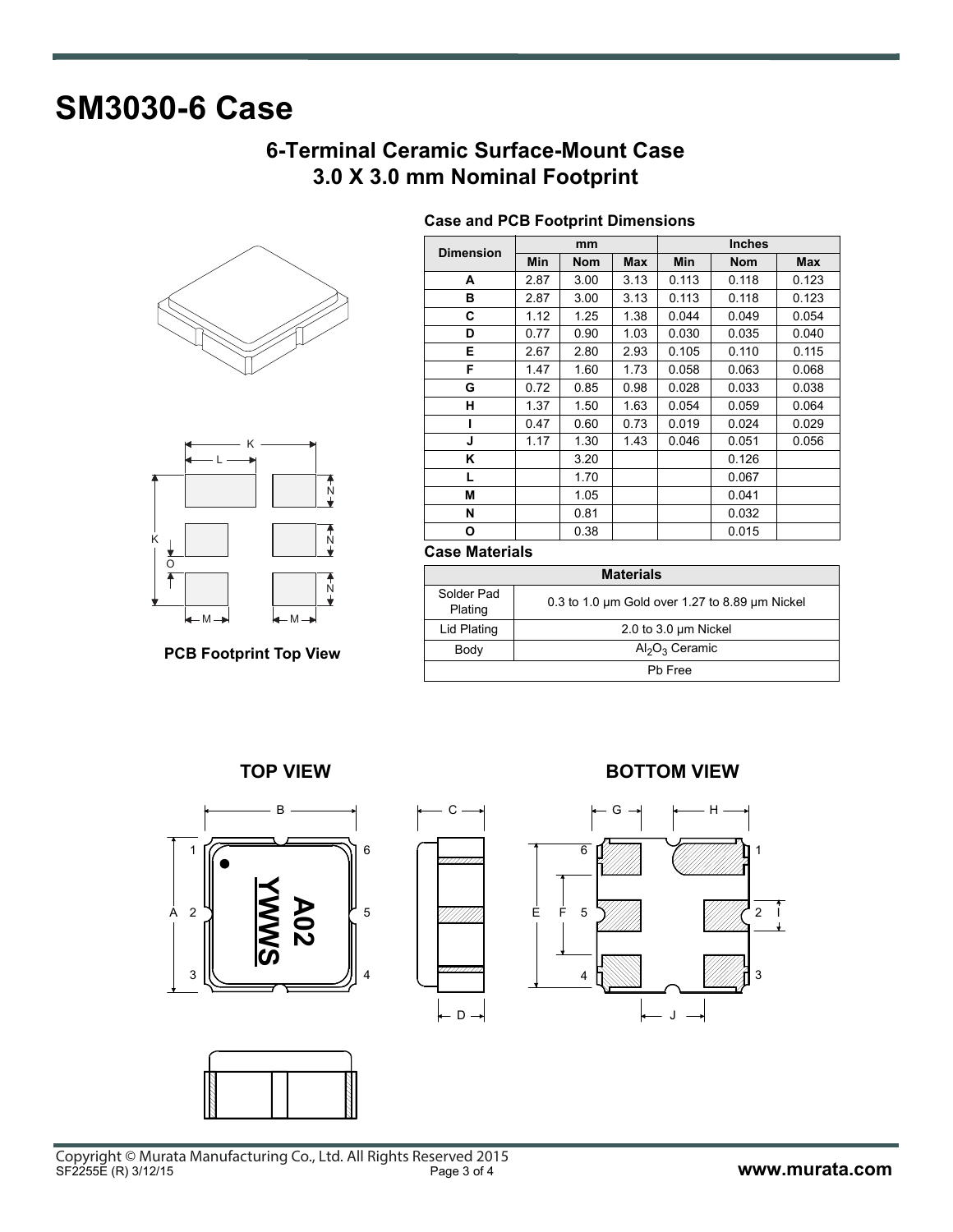# **Tape and Reel Specifications**



|               | "R"         | <b>Quantity Per Reel</b> |
|---------------|-------------|--------------------------|
| <b>Inches</b> | millimeters |                          |
|               | 178         | 500                      |
| 13            | 330         | 3000                     |



# **COMPONENT ORIENTATION and DIMENSIONS**

| <b>Carrier Tape Dimensions</b> |           |  |  |  |  |
|--------------------------------|-----------|--|--|--|--|
| Ao                             | 3.35 mm   |  |  |  |  |
| Bo                             | 3.35 mm   |  |  |  |  |
| Ko                             | $1.40$ mm |  |  |  |  |
| Pitch                          | 8.0 mm    |  |  |  |  |
| w                              | 12.0 mm   |  |  |  |  |